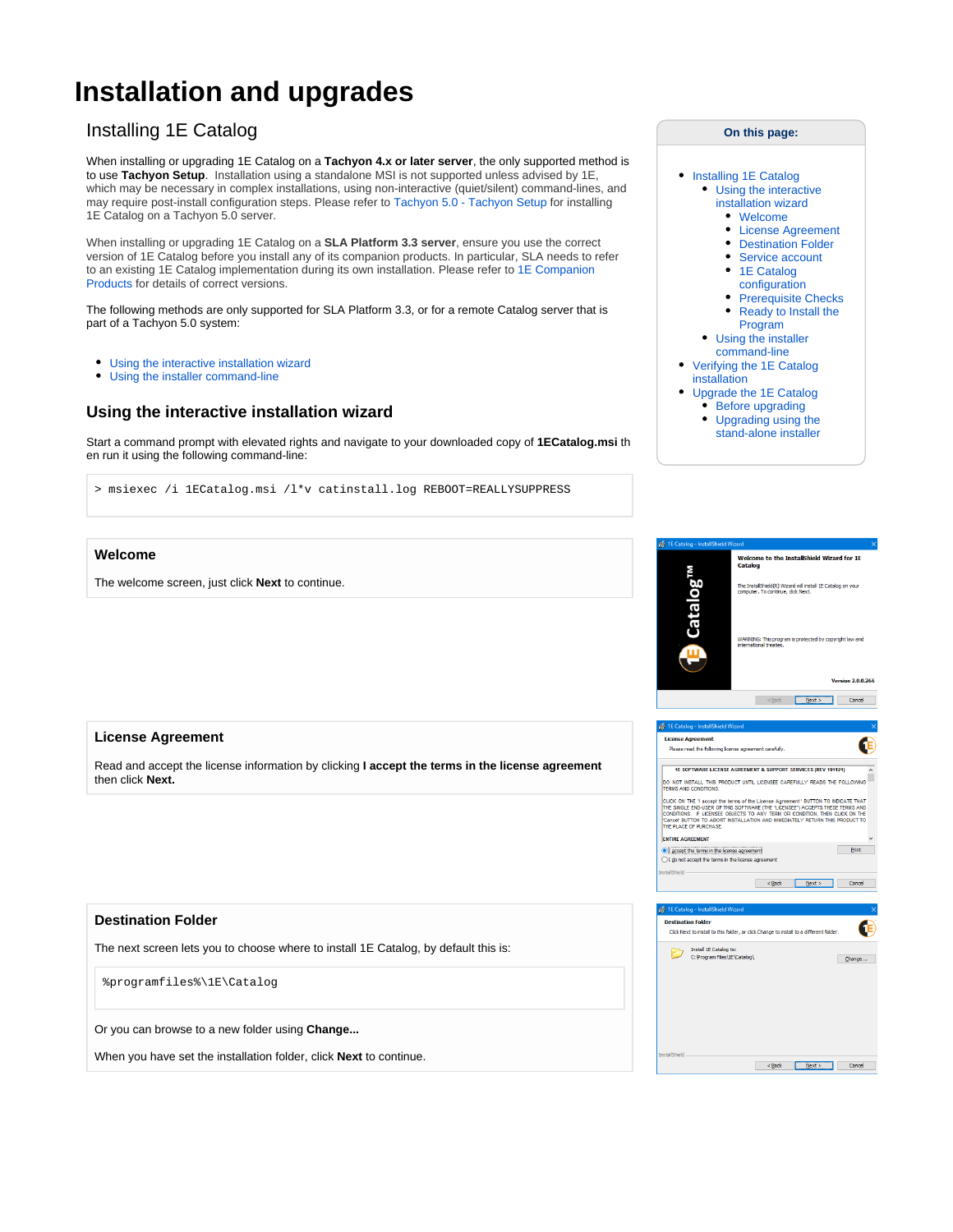#### **Service account**

Select **Specify user account** or **Use Network Service account**.

If you select **Specify user account** you must then enter the **Username** and **Password** for an existing domain account to run the **1E Catalog Update Service**.

If you select **Use Network Service account** the **Username** will be set to **NT Authority\Network Service**.

Whichever option you choose must follow the permissions described under [Preparation: Accounts](https://help.1e.com/display/CAT20/Preparation#Preparation-AccountsneededtoinstalltheCatalog)  [needed to install the Catalog.](https://help.1e.com/display/CAT20/Preparation#Preparation-AccountsneededtoinstalltheCatalog)

Click **Next** to continue.

## **1E Catalog configuration**

Set the SQL server instance name where you want to install the 1E Catalog database, and the name of the database catalog.

#### **Database server you are installing to**:

Enter the SQL server instance name for the 1E Catalog database. The default is **(local)**. Click **Browse ...** to select the SQL Server instance, if the SQL Server Browser service is running on your SQL Server.

If the SQL Browser service is not enabled and running then you will need to enter the database instance by hand using the following format:

<SQLInstance>, <Port>

For example:

ACME-SQL01\CATINSTANCE, 5035

#### **Name of database catalog**:

Using the default **1ECatalog** name is recommended. Click **Browse...** to select an existing database, if you have already specified the name of the SQL Server instance.

#### **AI Auto-curation**

To support the AI Powered Auto-curation feature in SLA, 1E Catalog can be configured to download the model file updates that are used by the AI engine. To do this check the **Enable download of model file updates** checkbox.

You should only check this box if you are using 1E Catalog with Tachyon 5.0 or later. For Δ more information on this feature, please refer to [Preparation: Enabling AI Powered Auto](https://help.1e.com/display/CAT20/Preparation#Preparation-EnablingAIPoweredAuto-curationdownloads)[curation downloads](https://help.1e.com/display/CAT20/Preparation#Preparation-EnablingAIPoweredAuto-curationdownloads).

Click **Next** to continue.

| 1E Catalog - InstallShield Wizard         |                                      | $\times$ |
|-------------------------------------------|--------------------------------------|----------|
| <b>Service account</b><br>Service account |                                      |          |
| ○ Specify user account                    | <b>O Use Network Service account</b> |          |
| Username:                                 |                                      |          |
| Password:                                 |                                      |          |
|                                           |                                      |          |
|                                           |                                      |          |
| InstallShield                             | <back<br>Next</back<br>              | Cancel   |
|                                           |                                      |          |

| <b>1E Catalog configuration</b>                                                                                          |                                                                                       |        |
|--------------------------------------------------------------------------------------------------------------------------|---------------------------------------------------------------------------------------|--------|
| Configure the 1E Catalog database and AI Auto-curation feature                                                           |                                                                                       |        |
| <b>Database server</b>                                                                                                   |                                                                                       |        |
| Database instance for the 1E Catalog database                                                                            |                                                                                       |        |
|                                                                                                                          |                                                                                       |        |
| ACME-SQL01                                                                                                               | $\checkmark$                                                                          | Browse |
|                                                                                                                          |                                                                                       |        |
|                                                                                                                          |                                                                                       | Browse |
| 1ECatalog                                                                                                                |                                                                                       |        |
|                                                                                                                          |                                                                                       |        |
| Name of the 1E Catalog database<br>Drop old database<br><b>AI Auto-curation</b><br>Enable download of model file updates |                                                                                       |        |
| setting after installation                                                                                               | Please review documentation for AI Auto-curation requirements, and how to change this |        |

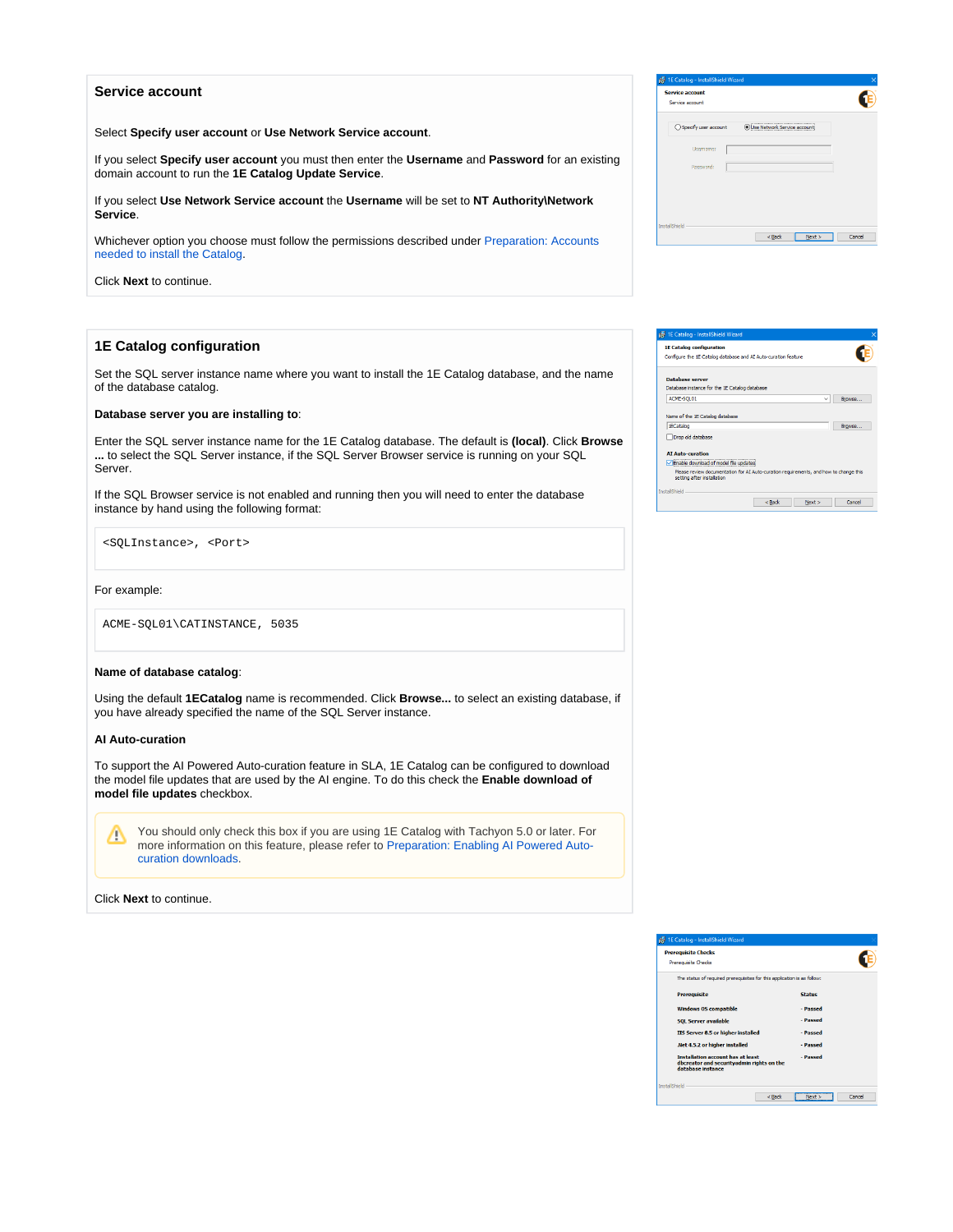#### **Prerequisite Checks**

Check you have configured every requirement.

If any checks fail, click the **Back** button to fix the issue. Click **Next** to run the checks again.

If any checks currently show as **Failed** when you click **Next** on the **Prerequisite Checks** screen, a notification dialog displays and the installer closes without attempting the install.

The installer now checks that the installation account has **dbcreator** and **securityadmin** Λ rights on the database instance where the 1E Catalog database will be installed. These replace the **sysadmin** permissions that were previously required.

Once every check is **Passed**, click **Next** to continue.

#### **Ready to Install the Program**

Click **Back** if you need to review or change any options. Once you're satisfied with your selected options, click the **Install** button.

After install, click **Finish**.

| <b>Ready to Install the Program</b>                                                                               |  |  |
|-------------------------------------------------------------------------------------------------------------------|--|--|
| The wizard is ready to begin installation.                                                                        |  |  |
| Click Install to begin the installation.                                                                          |  |  |
| If you want to review or change any of your installation settings, dick Back. Click Cancel to<br>exit the wizard. |  |  |
|                                                                                                                   |  |  |
|                                                                                                                   |  |  |
|                                                                                                                   |  |  |
|                                                                                                                   |  |  |
|                                                                                                                   |  |  |

## **Using the installer command-line**

You can install the 1E Catalog in non-interactive mode using installer properties on the installer command-line:

```
> msiexec /i 1ECatalog.msi 
SQLSERVER=<SQL Server instance name>
 SVCUSER=<Service account name>
 SVCPASSWORD=<Service account password>
 /qn /l*v catinstall.log
```
Refer to the [Installer properties](https://help.1e.com/display/CAT20/Installer+properties) page for details and optional installer properties.

## <span id="page-2-0"></span>Verifying the 1E Catalog installation

To verify the 1E Catalog installer is installed and configured correctly:

1. Browse to the install location, the default installation folder is %programfiles%\1E\Catalog you should see:

| <b>Folder</b>                       | <b>Notes</b>                                                                                                                                                                            |
|-------------------------------------|-----------------------------------------------------------------------------------------------------------------------------------------------------------------------------------------|
| Catalog<br><b>UpdateS</b><br>ervice | Contains binaries used by the 1E Catalog update service.                                                                                                                                |
| Catalog<br>WebUI                    | Contains files used by the 1E Catalog web service.                                                                                                                                      |
| Database                            | Contains binaries for configuring the SQL database. Using complete code to<br>manage SQL configuration enables you to patch 1E Catalog using Windows<br>Installer patches (.msp files). |

2. Start **IIS Manager** open the **Application Pools** node, verify the **CatalogWeb** application pool is started using the service account specified during install.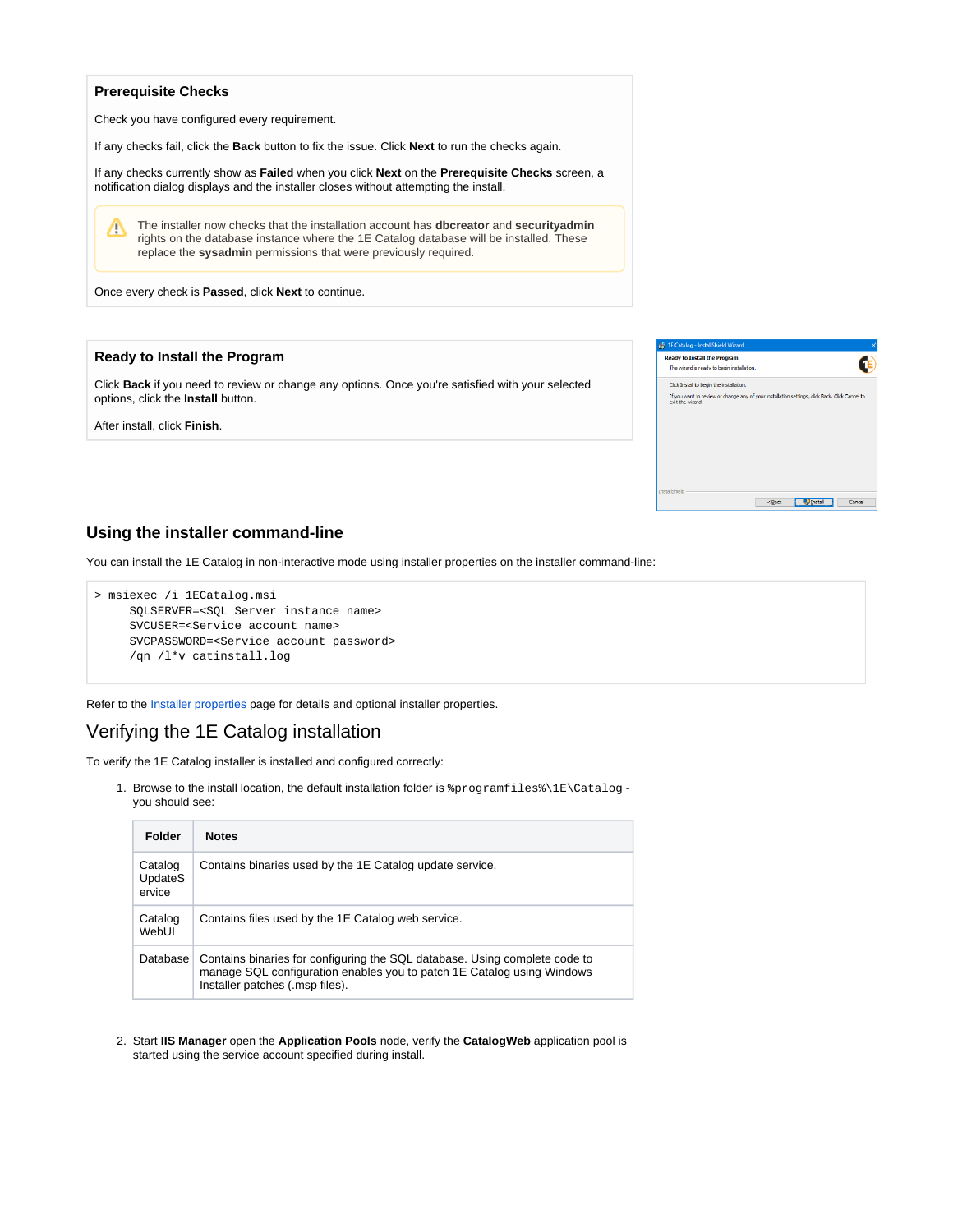3. Locate the **CatalogWeb** web application. By default this is under the **Default Web Site**.

- 4. Make sure you can browse to the application website. By default this will be **Browse \*:80 (http)** which should open Internet Explorer with URL [http://localhost/CatalogWeb](http://localhost/CatalogWeb.). If your server is configured to prevent browsing on the server, open a browser on a remote computer and copy the URL, making sure you're logged on as the 1E Catalog installation account.
- 5. Start services.msc and confirm the **1E Catalog Update Service** is running.
- 6. Start SQL Server Management Studio and expand the **1ECatalog** database. Check the 1E Catalog service account has been added as a user and the database role **RoleCatalogUser** is created, then check the service account is a member of **RoleCatalogUser**.
- 7. Browse to the logpath location, the default install folder is C:\ProgramData\1E\Catalog open and review **Catalog.UpdateService.log** for errors.











Upgrade the 1E Catalog

Please consider the following when upgrading 1E Catalog: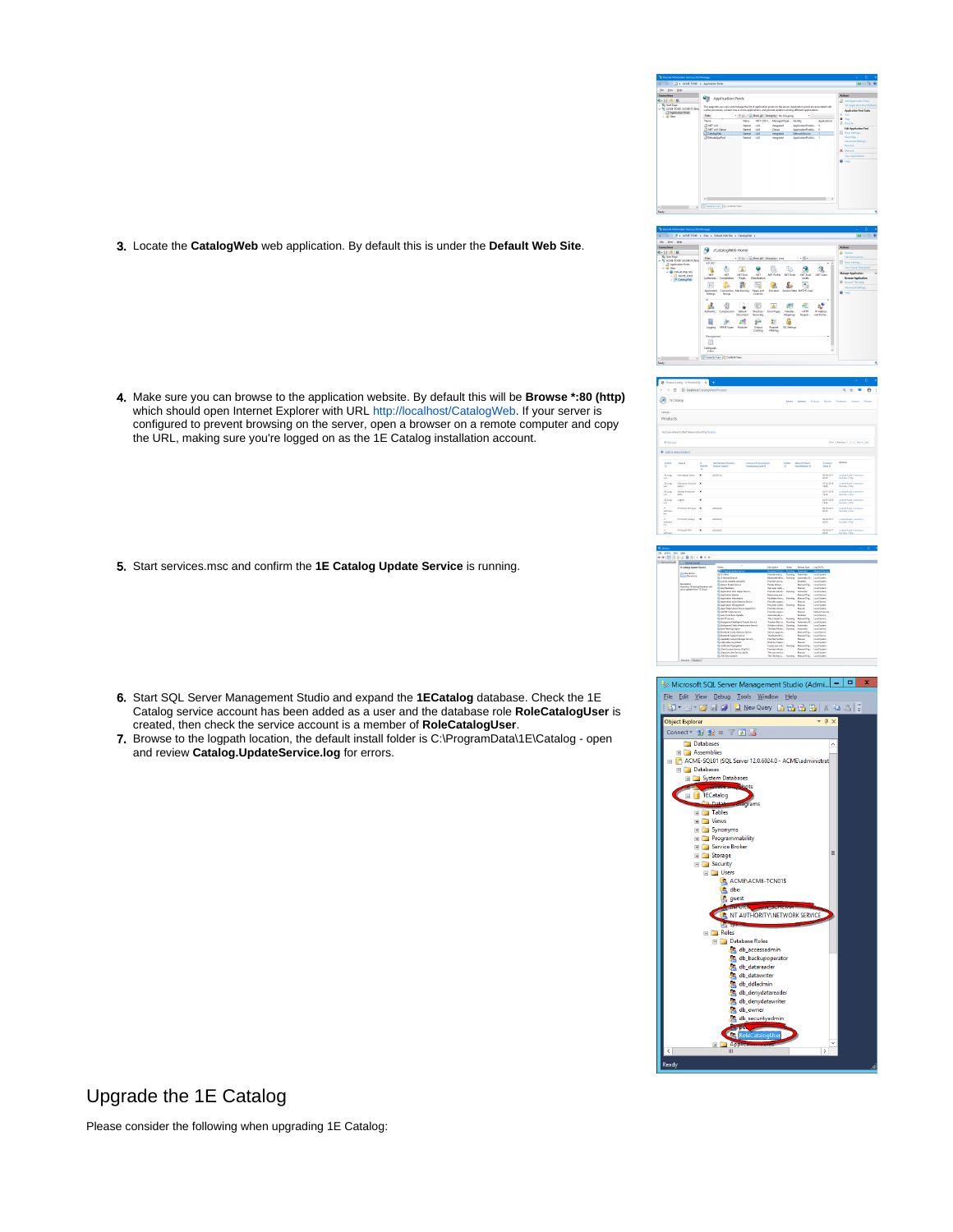- Upgrade is supported from 1E Catalog 1.2.0 and later.
- You only need to upgrade 1E Catalog to 2.0 if you intend to use it with Tachyon 5.0 and associated applications.
- If you are currently using SLA Platform 3.3 this will need to be upgraded to the SLA provided with Tachyon 5.0 in order to take advantage of the new 1E Catalog features.
- The 1E Catalog 2.0 installer comes as part of Tachyon 5.0 and this should be installed or upgraded via the Tachyon Setup. Please refer to [Tachyon 5.0 - Tachyon Setup](https://help.1e.com/display/TCN50/Tachyon+Setup) for more details.

## **Before upgrading**

If you are upgrading using a different installation account to the previous installation, you must Λ set the new installation account as **db\_owner** on the existing 1E Catalog database prior to running the upgrade.

Before re-installing or upgrading 1E Catalog, backup its: ╱╲

- Database
- Installation folder

In particular make sure you have backups for the following files, if they have been customized:

- Web.config located in C:\Program Files\1E\Catalog\CatalogWebUI\
- CatalogUpdateService.exe.config located in C:\Program
	- Files\1E\Catalog\CatalogUpdateService\

Before running the upgrade, make sure all existing connections to the 1E Catalog database are closed, otherwise the upgrade hangs when connecting to the database.

- 1. Close SQL Server Management Studio.
- 2. Stop all SLA Platform services if you have the SLA Platform installed and running.
- 3. Stop all AppClarity services if you have AppClarity 5.2 installed and running.
- 4. Stop the 1E Catalog Update Service.

If you have problems during the upgrade, refer to [Upgrade issues](https://help.1e.com/display/CAT20/Upgrade+issues).

## **Upgrading using the stand-alone installer**

To upgrade your existing 1E Catalog to the latest version using the stand-alone installer:

- 1. Download the installer from the Support portal:<https://1eportal.force.com/s/1ecatalogtopicdetail>
- 2. Start a command prompt with elevated rights, navigate to the location where you downloaded the **1ECatalog.msi** and run it with:

> msiexec /i 1ECatalog.msi /l\*v catinstall.log REBOOT=REALLYSUPPRESS

The subsequent upgrade steps are the same as for the install.

- 3. On the **1E Catalog configuration** screen:
	- In the **Name of the 1E Catalog database** field enter the name of your existing 1E Catalog - do **not** select **Drop old database**.

If you do select **Drop old database**, the 1E Catalog data will be rebuilt and **you will lose all your site-defined data** after the upgrade completes.

- 4. When the upgrade is done, verify the installation. Please refer to [Verifying the 1E Catalog](#page-2-0)  [installation.](#page-2-0)
- 5. As part of the upgrade any customizations found to the following settings will be retained:

| File                                                                                 | <b>Settings</b>     |
|--------------------------------------------------------------------------------------|---------------------|
| C:\Program Files\1E\Catalog\CatalogWebUI\Web.config                                  | Admins              |
| C:\Program Files\1E\Catalog\CatalogUpdateService\CatalogUpdateService.<br>exe.config | ResyncFreque<br>ncy |

If no applicable settings are found in older configuration files or the values for these settings are blank, default values will be applied.

| # 1E Catalog - InstallShield Wizard                                                                                 |        |
|---------------------------------------------------------------------------------------------------------------------|--------|
| <b>1E Catalog configuration</b>                                                                                     |        |
| Configure the 1E Catalog database and AI Auto-curation feature                                                      |        |
| <b>Database server</b>                                                                                              |        |
| Database instance for the 1E Catalog database                                                                       |        |
| ACME-SQL01<br>$\checkmark$                                                                                          | Browse |
|                                                                                                                     |        |
| Name of the 1E Catalog database                                                                                     |        |
| 1ECatalog                                                                                                           | Browse |
| Drop old database                                                                                                   |        |
|                                                                                                                     |        |
| <b>AI Auto-curation</b>                                                                                             |        |
| Enable download of model file updates                                                                               |        |
| Please review documentation for AI Auto-curation requirements, and how to change this<br>setting after installation |        |
| <b>InstallShield</b>                                                                                                |        |
| $<$ Back<br>Next                                                                                                    | Cancel |